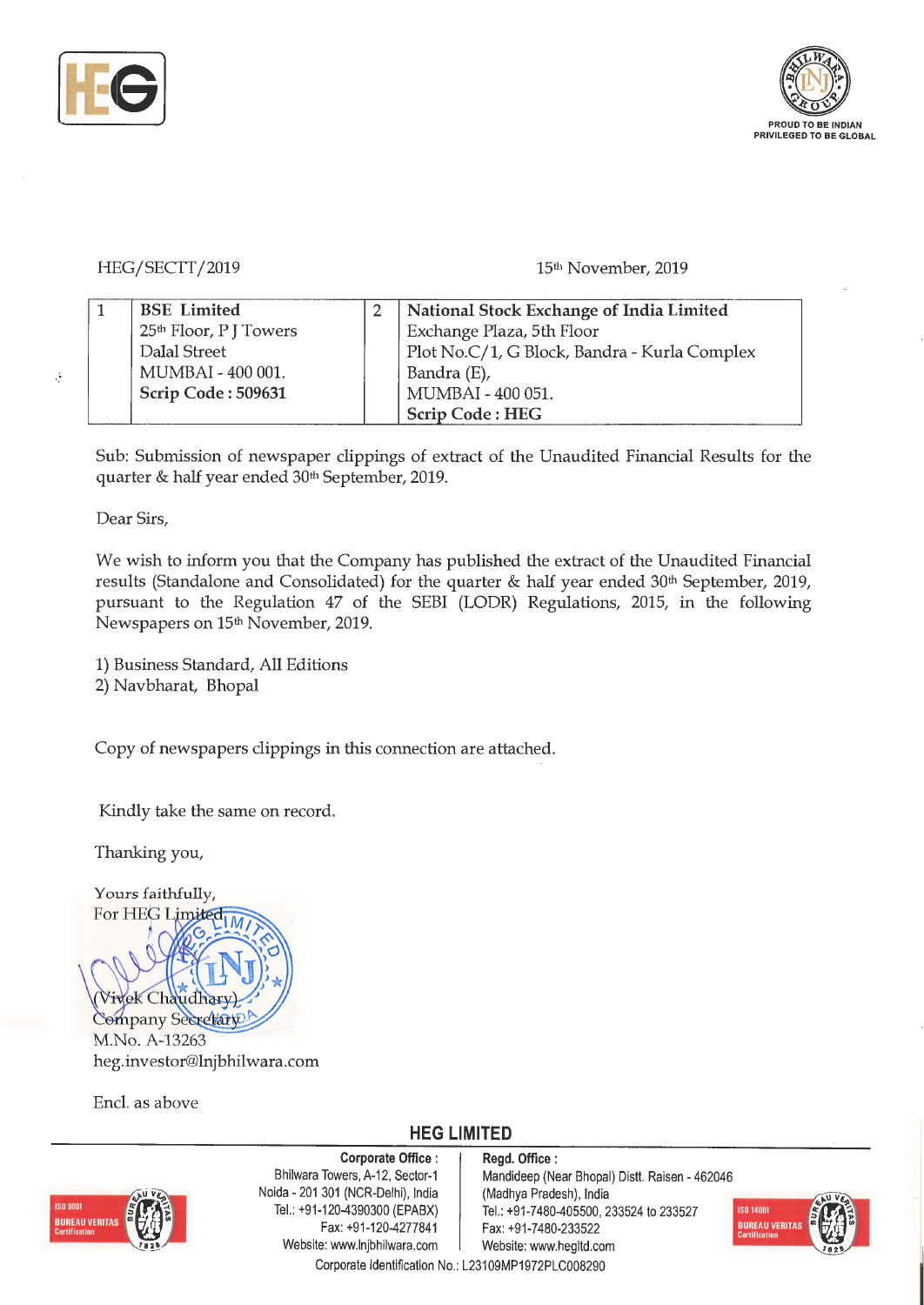| MAME                                            | <b>PLACE</b>                                                                                                                                                                                                                                                                                                                                                                                                                                                                                        | DATE<br>_____                 |
|-------------------------------------------------|-----------------------------------------------------------------------------------------------------------------------------------------------------------------------------------------------------------------------------------------------------------------------------------------------------------------------------------------------------------------------------------------------------------------------------------------------------------------------------------------------------|-------------------------------|
| <b>Business Standard</b><br>________<br>_______ | Editions<br>aii<br>the property of the control of the control of the control of the control of the control of the control of the control of the control of the control of the control of the control of the control of the control of the control<br><u> The Commercial Commercial Commercial Commercial Commercial Commercial Commercial Commercial Commercial Commercial Commercial Commercial Commercial Commercial Commercial Commercial Commercial Commercial Commercial Commerc</u><br>______ | 15.11.2019<br>____<br>_______ |



-



#### - - - - **STATEMENT OF UNAUDITED (STANDALONE** & **CONSOLIDATED) FINANCIAL RESULTS FOR THE QUARTER AND HALF YEAR ENDED 30TH SEPTEMBER, 2019**  (₹ in Crores)

| SI.<br>No. | <b>Particulars</b>                                                                                                                             | <b>Standalone</b> |        |                                                                                                                                     |                        |          |                |                      | Consolidated     |                  |                        |                            |                   |  |
|------------|------------------------------------------------------------------------------------------------------------------------------------------------|-------------------|--------|-------------------------------------------------------------------------------------------------------------------------------------|------------------------|----------|----------------|----------------------|------------------|------------------|------------------------|----------------------------|-------------------|--|
|            |                                                                                                                                                | Quarter Ended     |        |                                                                                                                                     | <b>Half Year Ended</b> |          | Year Ended     | <b>Quarter Ended</b> |                  |                  | <b>Half Year Ended</b> |                            | <b>Year Ended</b> |  |
|            |                                                                                                                                                |                   |        | 30-09-2019 30-06-2019 30-09-2018 30-09-2019 30-09-2018 31-03-2019 30-09-2019 30-06-2019 30-06-2018 30-09-2018 30-09-2019 30-09-2018 |                        |          |                |                      |                  |                  |                        |                            | 31-03-2019        |  |
|            |                                                                                                                                                | <b>Unaudited</b>  |        | Unaudited Unaudited Unaudited Unaudited                                                                                             |                        |          | <b>Audited</b> | <b>Unaudited</b>     | <b>Unaudited</b> | <b>Unaudited</b> |                        | <b>Unaudited Unaudited</b> | <b>Audited</b>    |  |
|            | Total income from operations                                                                                                                   | 564.38            | 816.51 | 1,793.80                                                                                                                            | 1,380.89               | 3,381.18 | 6,592.83       | 564.38               | 816.51           | 1,793.80         | ,380.89                | 3,381.18                   | 6,592.83          |  |
| 2.         | Net Profit / (Loss) for the period (before Tax, Exceptional and/or<br>Extraordinary Items)                                                     | 146.38            | 359.98 | 1,365.66                                                                                                                            | 506.36                 | 2,542.28 | 4,677.08       | 146.38               | 359.98           | 1,365.66         | 506.36                 | 2,542.28                   | 4,677.08          |  |
|            | Net Profit / (Loss) for the period before tax (after Exceptional and/or<br>Extraordinary Items)                                                | 146.38            | 359.98 | 1,365.66                                                                                                                            | 506.36                 | 2,542.28 | 4,677.08       | 146.38               | 359.98           | 1,365.66         | 506.36                 | 2,542.28                   | 4,677.08          |  |
| 4.         | Net Profit / (Loss) for the period after tax (after Exceptional and/or<br>Extraordinary Items)                                                 | 179.03            | 234.39 | 888.90                                                                                                                              | 413.42                 | 1,659.20 | 3,050.43       | 202.34               | 243.47           | 902.79           | 445.81                 | 1,678.45                   | 3,026.16          |  |
| 5.         | Total Comprehensive Income for the period [Comprising Profit/ (Loss)<br>for the period (after tax) and Other Comprehensive Income (after tax)] | 179.24            | 234.39 | 888.14                                                                                                                              | 413.63                 | 1,658.44 | 3,049.79       | 202.53               | 243.48           | 902.05           | 446.01                 | 1,677.72                   | 3,025.57          |  |
| 6.         | <b>Equity Share Capital</b>                                                                                                                    | 38.60             | 38.60  | 39.96                                                                                                                               | 38.60                  | 39.96    | 38.60          | 38.60                | 38.60            | 39.96            | 38.60                  | 39.96                      | 38.60             |  |
|            | Reserves (Excluding Revaluation Reserves)                                                                                                      |                   |        |                                                                                                                                     |                        |          | 3,680.40       |                      |                  |                  |                        |                            | 3,755.09          |  |
| 8.         | Earnings Per Share (of ₹10/- each) (for continuing and discontinued<br>operations ) (not annualized)                                           |                   |        |                                                                                                                                     |                        |          |                |                      |                  |                  |                        |                            |                   |  |
|            | Basic (in ₹)                                                                                                                                   | 46.39             | 60.73  | 222.45                                                                                                                              | 107.12                 | 415.22   | 763.60         | 52.42                | 63.08            | 225.93           | 115.51                 | 420.03                     | 757.53            |  |
|            | Diluted (in ₹)                                                                                                                                 | 46.39             | 60.73  | 222.45                                                                                                                              | 107.12                 | 415.22   | 763.60         | 52.42                | 63.08            | 225.93           | 115.51                 | 420.03                     | 757.53            |  |

**Note:** 

**Place** : **Noida (U.P) Dated: 14th November, 2019** 

The above is an extract of the detailed format of Quarterly Financial Results filed with the Stock Exchanges under Regulation 33 of the SEBI (Listing Obligations and Disclosure Requirements) Regulations, 2015.

--

For **HEG Limited**  Sd/-**Ravi Jhunjhunwala** 

-LiA~ *'!f.L~,-..---.... ~r,~ 11.z-t~a* 

**WOID** 

**Chairman, Managing Director** & **CEO DIN: 00060972** 

> ~-- $\cdot$   $\alpha$  -

-

**CIN: L23109MP1972PLC008290** 

**Registered Office:** Mandideep (Near Bhopal) Distt. Raisen - 462 046, (M.P.); Phone: 07480-233524, 233525; Fax: 07480-233522 **Corporate Office:** Bhilwara Towers, A-12, Sector-1 , Noida - 201 301 (U.P.); Phone: 0120-4390300 (EPABX); Fax: 0120-4277841 E-mail: heg.investor@lnjbhilwara.com; Website: www.hegltd.com